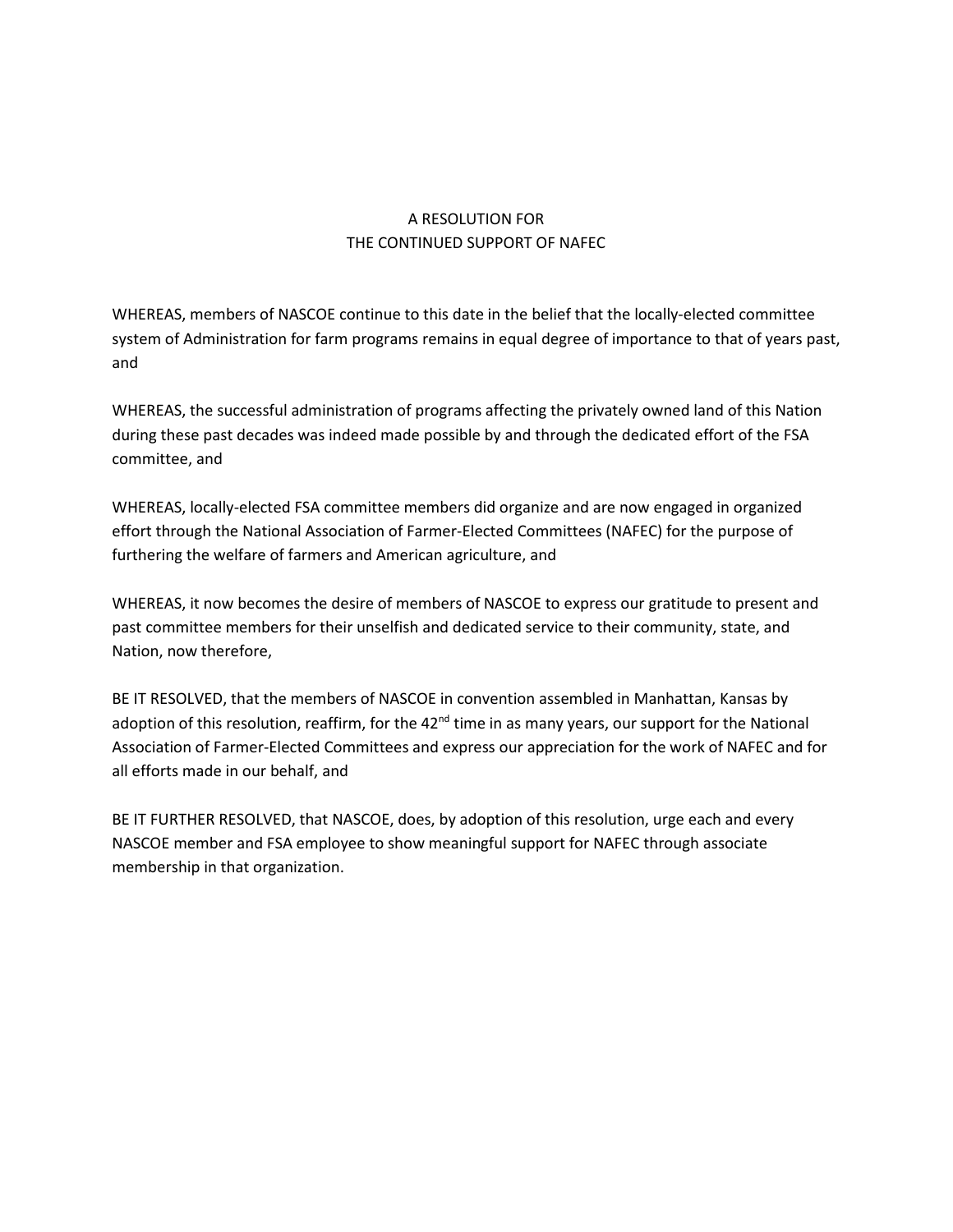## A RESOLUTION OF SUPPORT AND APPRECIATION of RASCOE

WHEREAS, the goals of NASCOE are strong and steeped in traditions developed over the years, and

WHEREAS, the founders of the great Associations of NASCOE and RASCOE are still committed to employees and members, both current and past, and

WHEREAS, the same group of people are continuing those original goals and purposes in retirement, and,

WHEREAS, the Association of RASCOE continues to support and assist in the attainment of the goals of NASCOE, now therefore,

BE IT RESOLVED, that we the members of NASCOE in attendance at our 61st Annual Convention express our continued support for the Retired Association of County Office Employees. We further express our appreciation for the support they have extended to the membership of NASCOE, and

BE IT FURTHER RESOLVED, that NASCOE, through adoption of this resolution, encourages our membership to show their appreciation and support of RASCOE by becoming associate members of this great association and actively seek to acquaint all FSA employees, past and present, with RASCOE.